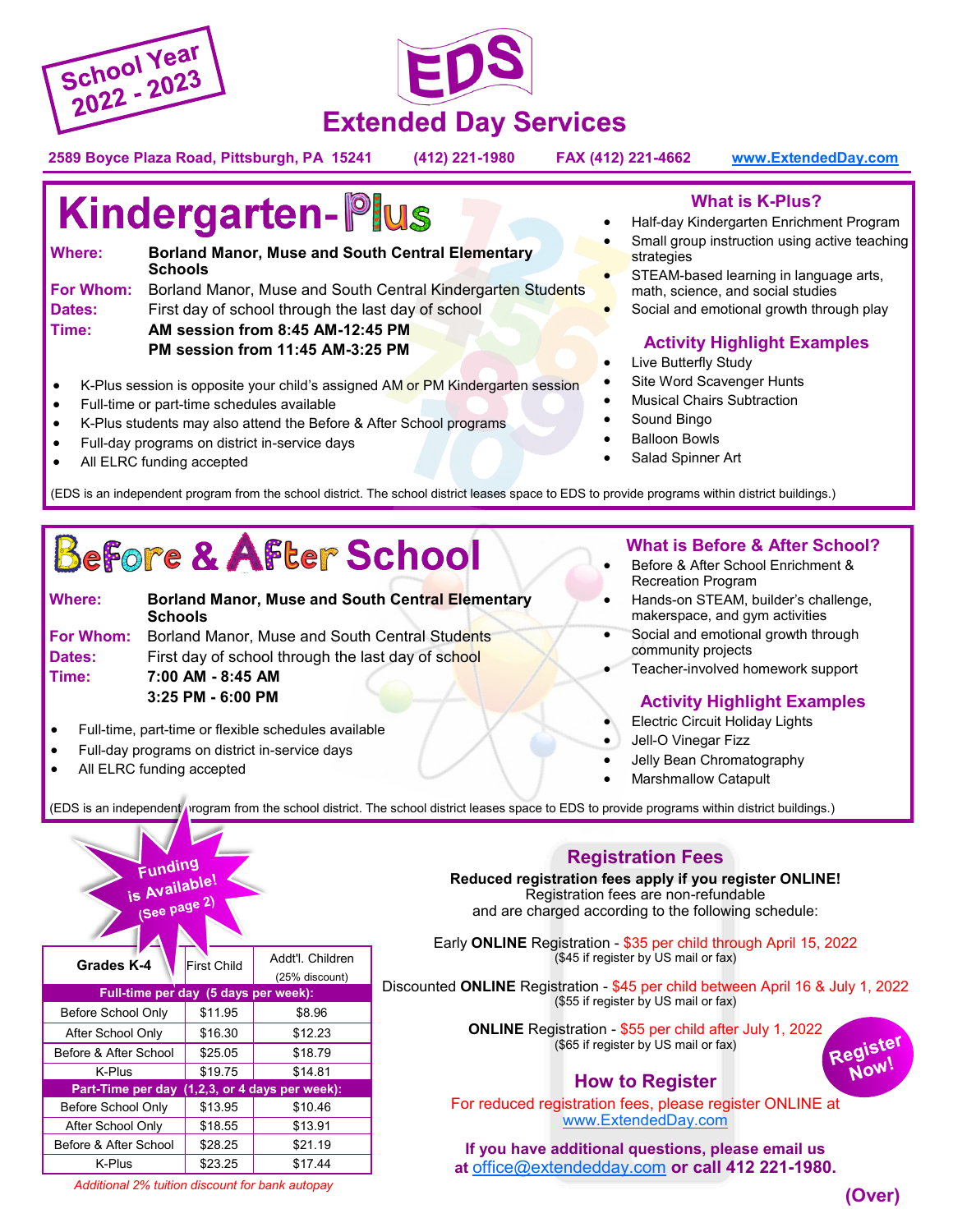

#### **All EDS sites have earned the highest quality rating from the state of Pennsylvania - 4 stars! Funding is available through** *Child Care Works* **and** *Child Care Aware*  **for all EDS programs (K-Plus, Before & After School, & Summer Camp).**

Please read below for information on eligibility. The Early Learning Resource Center (ELRC) can answer your questions and help with the application process. You can reach the ELRC at 1 800-548-2741 and can use the following site identification numbers:

> **Borland Manor Elementary - 5111214356-TBA Muse Elementary - 5111214356-29 South Central Elementary - 5111214356-28**

**Please email (office@extendedday.com) or call (412 221-1980) the EDS office if you have any questions.** 



*Child Care Works (CCW)* provides child care subsidies to eligible families in Washington county. Extended Day Services (EDS) has a contract with the county Early Learning Resource Center (ELRC) to accept funding for eligible

families. The ELRC pays tuition directly to EDS and families pay a small copay based on family size and income.

#### **To qualify for Child Care Works:**

- Your household income is no more than twice (200%) the Federal Poverty Income Guideline (FPIG) See chart.
- 2. You are a working parent (average of 20 hours per week) or a working parent who also goes to school.
- 3. Your child is 13 years of age or younger.

**To apply for funding, call the Early Learning Resource Center at 1 800-548-2741.** They will answer any questions you have and help you apply.

Questions? Visit our website [https://www.extendedday.com/child](https://www.extendedday.com/child-care-works-subsidy)-care-works[subsidy](https://www.extendedday.com/child-care-works-subsidy) where you will find additional information about *Child Care Works*  funding or call the EDS office at 412 221-1980.

| <b>Family</b><br><b>Size</b> | <b>Maximum Yearly</b><br><b>Family Income</b><br>(2022) |  |  |  |  |  |
|------------------------------|---------------------------------------------------------|--|--|--|--|--|
| $\overline{2}$               | \$36,620                                                |  |  |  |  |  |
| 3                            | \$46.060                                                |  |  |  |  |  |
| 4                            | \$55,500                                                |  |  |  |  |  |
| 5                            | \$64,940                                                |  |  |  |  |  |
| 6                            | \$74.380                                                |  |  |  |  |  |
| $\overline{7}$               | \$83,820                                                |  |  |  |  |  |
| 8                            | \$93,260                                                |  |  |  |  |  |

**Funding is Available!**



*Child Care Aware* is dedicated to serving the needs of children from military families. Please refer to the link below for eligible programs and assistance specific to each branch of the military.

[https://www.childcareaware.org/fee](https://www.childcareaware.org/fee-assistancerespite/military-families/)-assistancerespite/military-families/